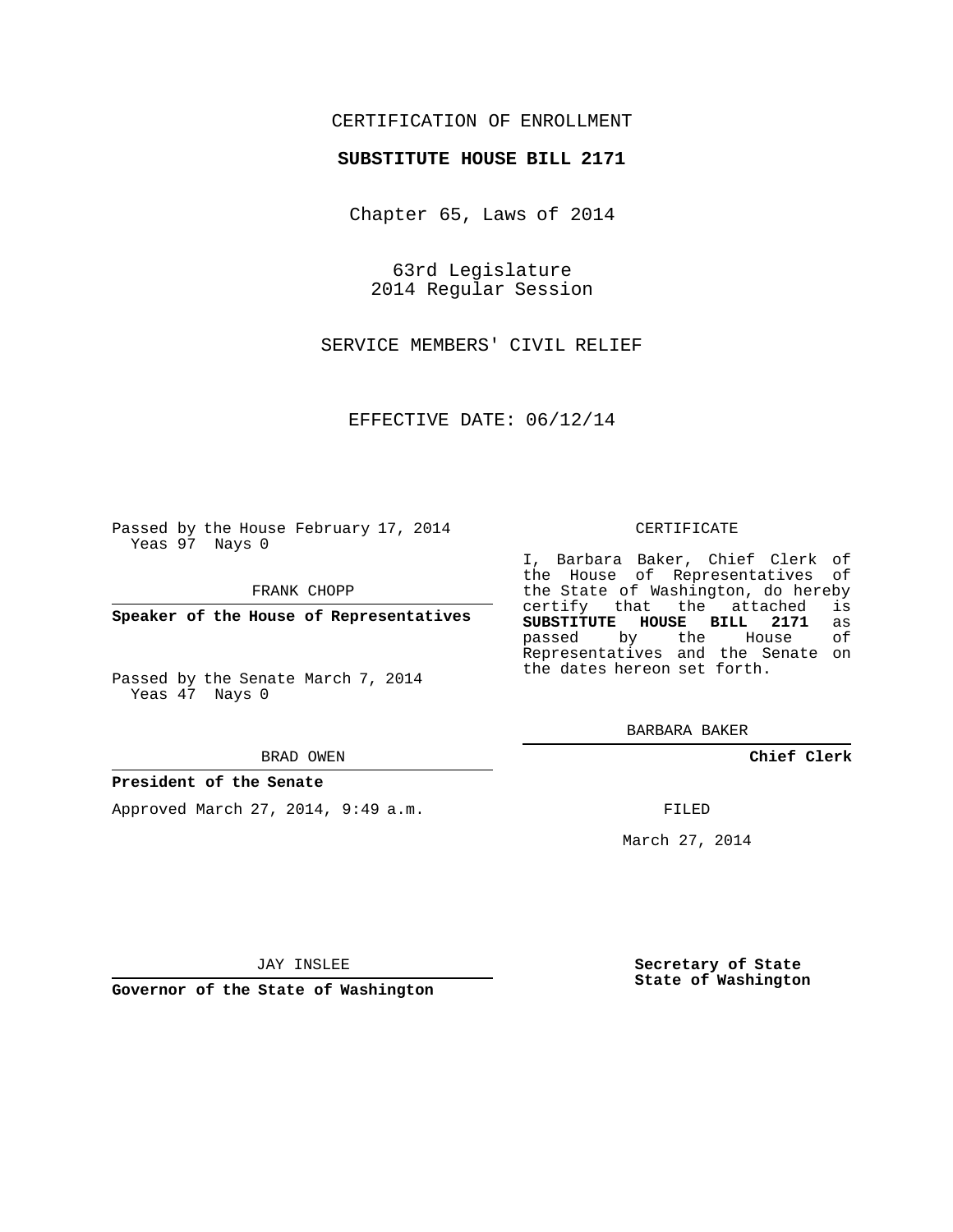# **SUBSTITUTE HOUSE BILL 2171** \_\_\_\_\_\_\_\_\_\_\_\_\_\_\_\_\_\_\_\_\_\_\_\_\_\_\_\_\_\_\_\_\_\_\_\_\_\_\_\_\_\_\_\_\_

\_\_\_\_\_\_\_\_\_\_\_\_\_\_\_\_\_\_\_\_\_\_\_\_\_\_\_\_\_\_\_\_\_\_\_\_\_\_\_\_\_\_\_\_\_

Passed Legislature - 2014 Regular Session

## **State of Washington 63rd Legislature 2014 Regular Session**

**By** House Judiciary (originally sponsored by Representatives Orwall, Johnson, Tarleton, Ross, Nealey, Hayes, Sullivan, Farrell, Kirby, Hansen, Chandler, Green, Shea, Moscoso, Parker, Smith, Magendanz, Klippert, Rodne, Pollet, Seaquist, Appleton, Carlyle, Stanford, Buys, Morrell, Goodman, Liias, Haigh, Short, Fagan, Bergquist, Fey, Riccelli, and Ryu; by request of Governor Inslee and Attorney General)

READ FIRST TIME 01/23/14.

 AN ACT Relating to strengthening economic protections for veterans and military personnel; amending RCW 38.42.010, 38.42.020, and 73.16.070; adding new sections to chapter 38.42 RCW; and prescribing penalties.

5 BE IT ENACTED BY THE LEGISLATURE OF THE STATE OF WASHINGTON:

 6 **Sec. 1.** RCW 38.42.010 and 2012 c 24 s 1 are each amended to read 7 as follows:

8 The definitions in this section apply throughout this chapter.

 9 (1) "Attorney general" means the attorney general of the state of 10 Washington or any person designated by the attorney general to carry 11 out a responsibility of the attorney general under this chapter.

12 (2) "Business loan" means a loan or extension of credit granted to a business entity that: (a) Is owned and operated by a service member, in which the service member is either (i) a sole proprietor, or (ii) the owner of at least fifty percent of the entity; and (b) experiences a material reduction in revenue due to the service member's military 17 service.

- 18  $((+2))$   $(3)$  "Dependent" means:
- 19 (a) The service member's spouse;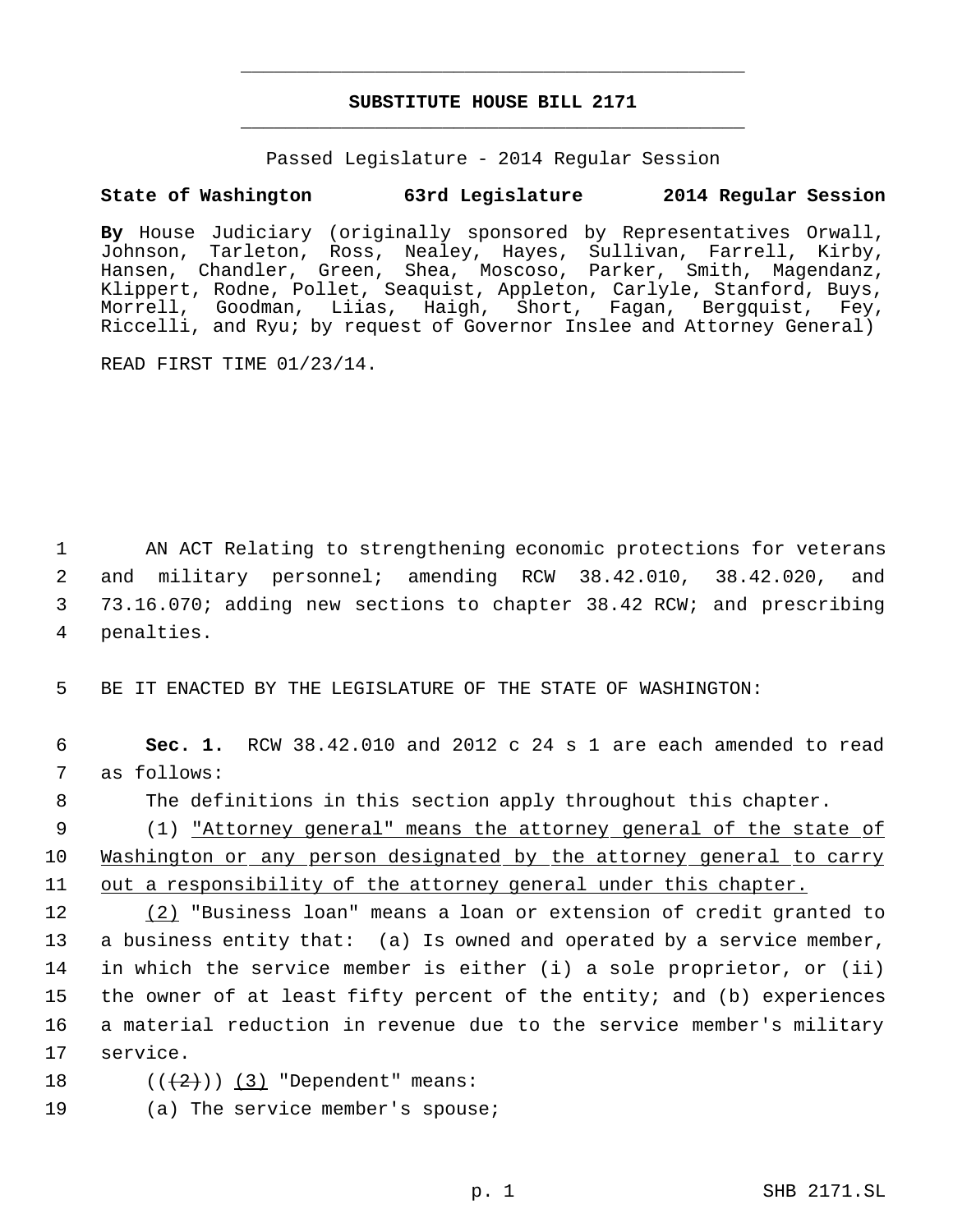(b) The service member's minor child; or

 (c) An individual for whom the service member provided more than one-half of the individual's support for one hundred eighty days immediately preceding an application for relief under this chapter.

5  $((+3))$   $(4)$  "Financial institution" means an institution as defined in RCW 30.22.041.

7 ( $(\frac{4}{4})$ ) (5) "Judgment" does not include temporary orders as issued by a judicial court or administrative tribunal in domestic relations cases under Title 26 RCW, including but not limited to establishment of a temporary child support obligation, creation of a temporary parenting plan, or entry of a temporary protective or restraining order.

12  $((\langle 5 \rangle)(6)$  "Military service" means a service member:

 (a) Under a call to active service authorized by the president of the United States or the secretary of defense for a period of more than thirty consecutive days; or

 (b) Under a call to service authorized by the governor under RCW 38.08.040 for a period of more than thirty consecutive days.

18  $((\overline{6}))$   $(7)$  "National guard" has the meaning in RCW 38.04.010.

19  $((+7))$   $(8)$  "Service member" means any resident of Washington state who is a member of the national guard or member of a military reserve component.

 **Sec. 2.** RCW 38.42.020 and 2005 c 254 s 2 are each amended to read as follows:

 (1) Any service member who is ordered to report for military service and his or her dependents are entitled to the rights and protections of this chapter during the period beginning on the date on which the service member receives the order and ending one hundred eighty days after termination of or release from military service.

 (2) This chapter applies to any judicial or administrative proceeding commenced in any court or agency in Washington state in 31 which a service member or his or her dependent is a ((defendant)) 32 party. This chapter does not apply to criminal proceedings.

 (3) This chapter shall be construed liberally so as to provide fairness and do substantial justice to service members and their dependents.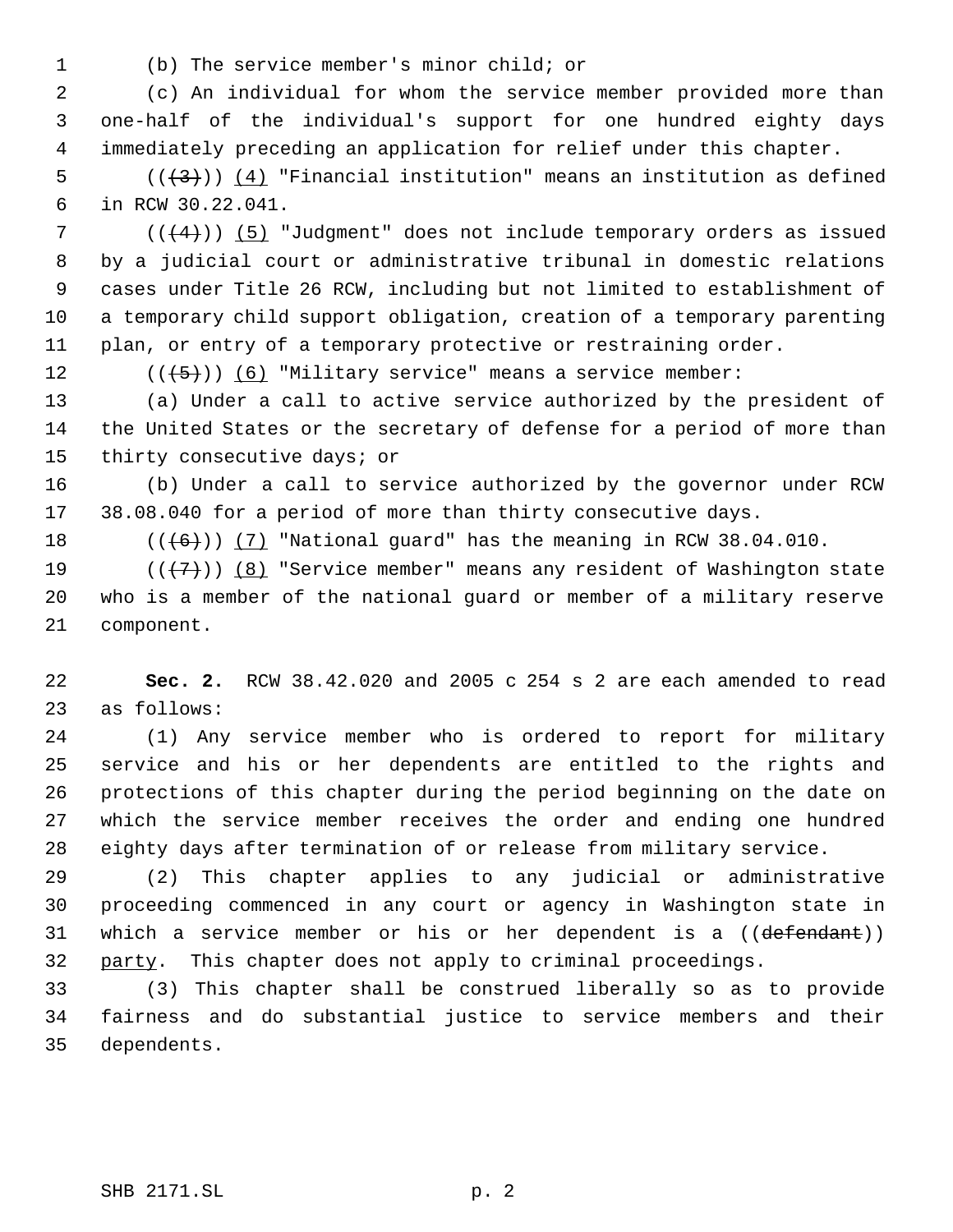NEW SECTION. **Sec. 3.** A new section is added to chapter 38.42 RCW to read as follows:

 (1) The federal Servicemembers Civil Relief Act of 2003, P.L. 108-189, as amended, is specifically declared to apply in proper cases in all the courts of this state.

 (2) A violation of the federal Servicemembers Civil Relief Act of 2003 is a violation of this chapter.

 NEW SECTION. **Sec. 4.** A new section is added to chapter 38.42 RCW to read as follows:

 (1) Any person aggrieved by a violation of this chapter may in a civil action:

 (a) Obtain any appropriate equitable or declaratory relief with respect to the violation; and

 (b) Recover all other appropriate relief, including monetary damages.

 (2) The court may award to a person aggrieved by a violation of this chapter who prevails in an action brought under subsection (1)(a) of this section the costs of the action, including reasonable attorneys' fees.

 NEW SECTION. **Sec. 5.** A new section is added to chapter 38.42 RCW to read as follows:

 (1) Civil proceedings to enforce this chapter may be brought by the attorney general against any person that:

(a) Engages in a pattern or practice of violating this chapter; or

 (b) Engages in a violation of this chapter that raises an issue of significant public importance.

 (2) In a civil action commenced under subsection (1)(a) of this section, the court may:

 (a) Grant any appropriate equitable or declaratory relief with respect to the violation of this chapter;

 (b) Award all other appropriate relief, including monetary damages, to any person aggrieved by the violation; and

(c) May, to vindicate the public interest, assess a civil penalty:

 (i) In an amount not exceeding fifty-five thousand dollars for a first violation; and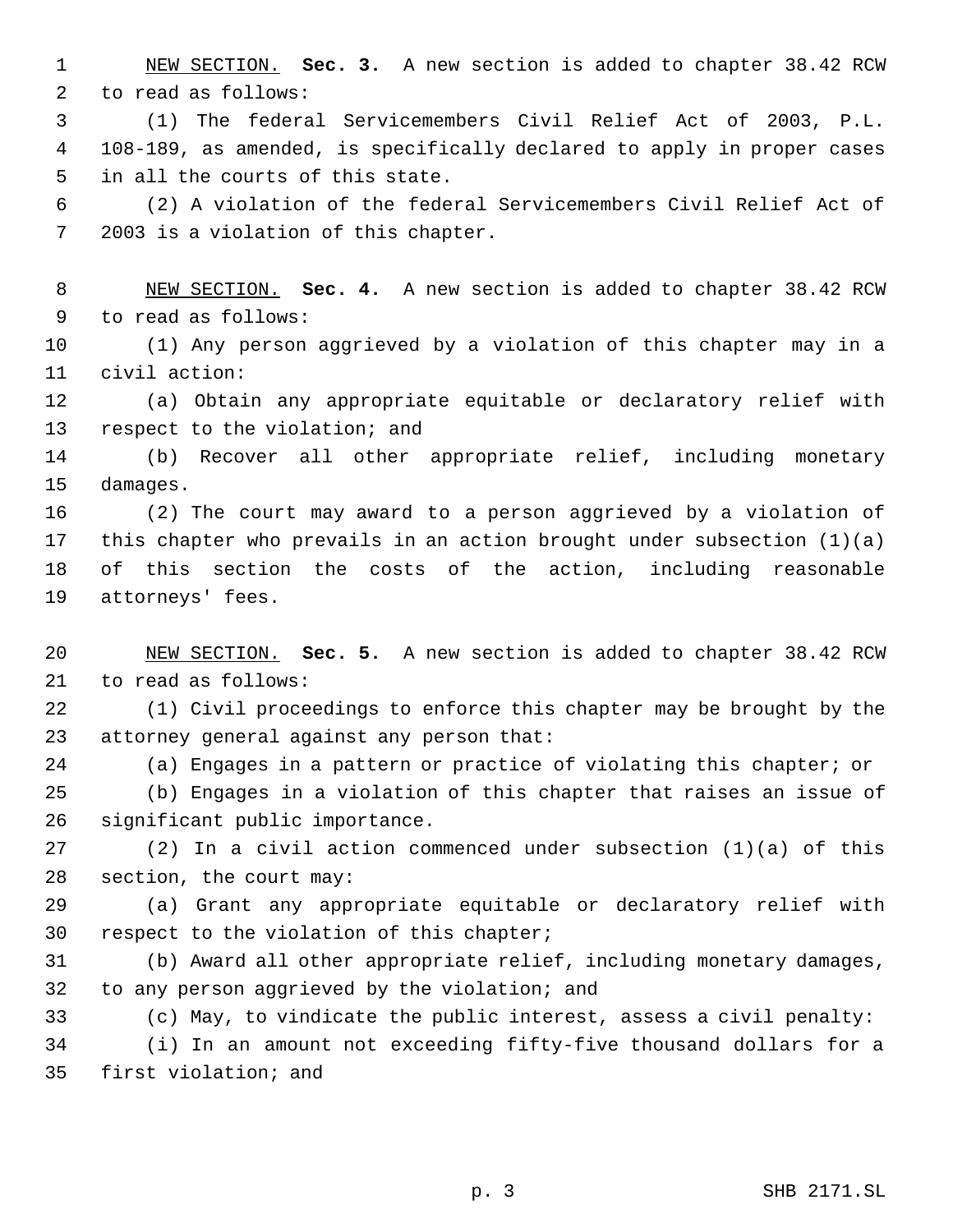(ii) In an amount not exceeding one hundred ten thousand dollars for any subsequent violation.

 (3) Upon timely application, a person aggrieved by a violation of this chapter with respect to which the civil action is commenced may intervene in such an action and may obtain appropriate relief as the person could obtain in a civil action under section 3 of this act with respect to that violation, along with costs and reasonable attorneys' fees.

 NEW SECTION. **Sec. 6.** A new section is added to chapter 38.42 RCW to read as follows:

 (1) Whenever the attorney general believes that any person may: (a) Be in possession, custody, or control of any original or copy of any book, record, report, memorandum, paper, communication, tabulation, map, chart, photograph, mechanical transcription, or other tangible document or recording, wherever situated, which he or she believes to be relevant to the subject matter of an investigation of a possible violation of this chapter, or federal statutes dealing with the same or similar matters that the attorney general is authorized to enforce; or (b) have knowledge of any information that the attorney general believes relevant to the subject matter of such an investigation, he or she may, prior to the institution of a civil proceeding thereon, execute in writing and cause to be served upon such a person, a civil investigative demand requiring such a person to produce the documentary material and permit inspection and copying, to answer in writing written interrogatories, to give oral testimony, or any combination of these demands pertaining to the documentary material or information. Documents and information obtained under this section are not admissible in criminal prosecutions.

(2) Each demand must:

 (a) State the statute and section or sections thereof, the alleged violation of which is under investigation, and the general subject matter of the investigation;

 (b) If the demand is for the production of documentary material, describe the class or classes of documentary material to be produced thereunder with reasonable specificity so as fairly to indicate the material demanded;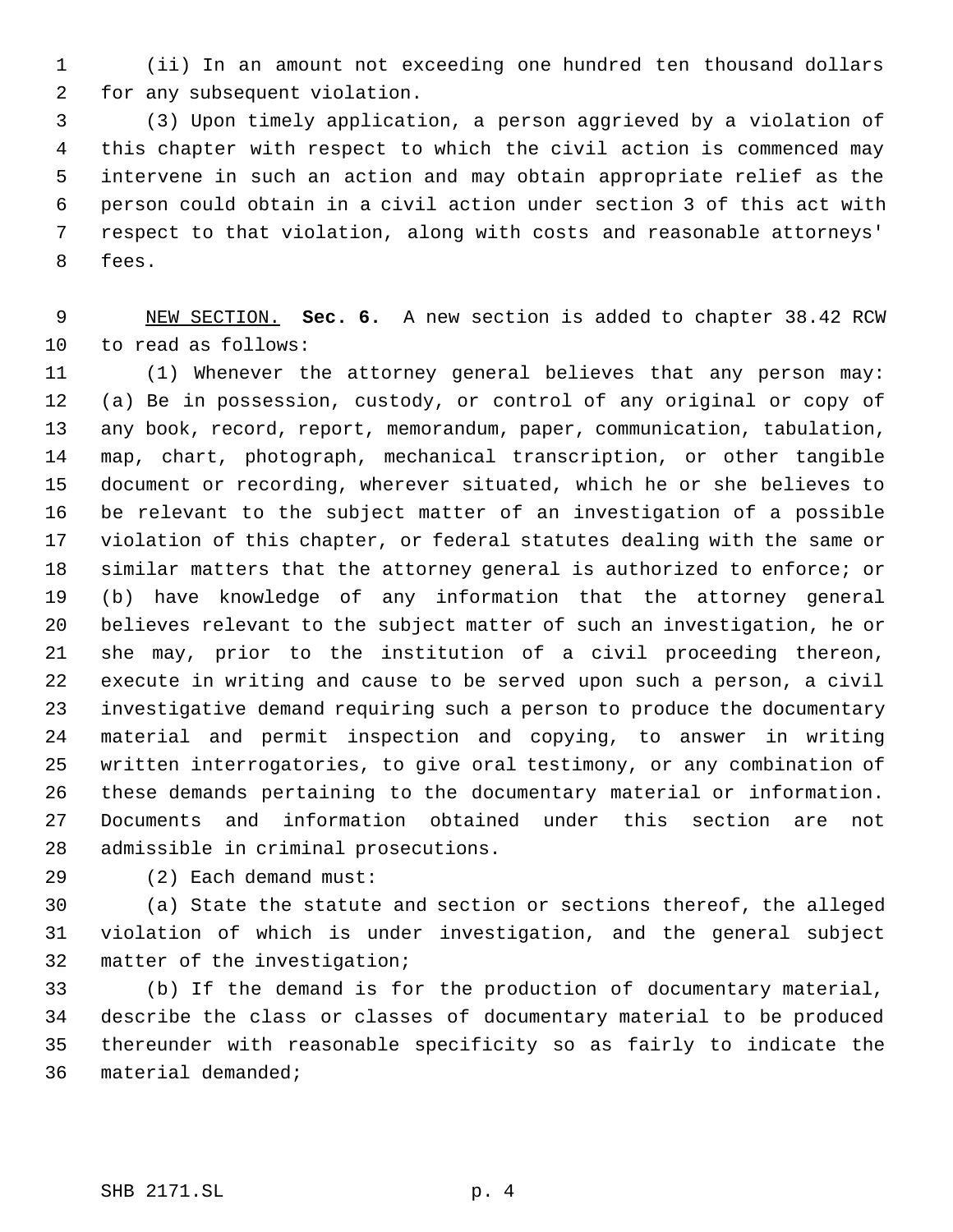(c) Prescribe a return date within which the documentary material is to be produced, the answers to written interrogatories are to be made, or a date, time, and place at which oral testimony is to be taken; and

 (d) Identify the members of the attorney general's staff to whom the documentary material is to be made available for inspection and copying, to whom answers to written interrogatories are to be made, or who are to conduct the examination for oral testimony.

(3) No demand may:

 (a) Contain any requirement that would be unreasonable or improper if contained in a subpoena duces tecum, a request for answers to written interrogatories, or a request for deposition upon oral examination issued by a court of this state; or

 (b) Require the disclosure of any documentary material that would be privileged or which for any other reason would not be required by a subpoena duces tecum issued by a court of this state.

(4) Service of such a demand may be made by:

 (a) Delivering a duly executed copy thereof to the person to be served, or, if such a person is not a natural person, to any officer or managing agent of the person to be served;

 (b) Delivering a duly executed copy thereof to the principal place of business in this state of the person to be served; or

 (c) Mailing by registered or certified mail a duly executed copy thereof addressed to the person to be served at the principal place of business in this state, or, if the person has no place of business in this state, to his or her principal office or place of business.

 (5)(a) Documentary material demanded pursuant to the provisions of this section must be produced for inspection and copying during normal business hours at the principal office or place of business of the person served, or at such other times and places as may be agreed upon 31 by the person served and the attorney general;

 (b) Written interrogatories in a demand served under this section must be answered in the same manner as provided in the civil rules for superior court;

 (c) The oral testimony of any person obtained pursuant to a demand served under this section must be taken in the same manner as provided in the civil rules for superior court for the taking of depositions. In the course of the deposition, the assistant attorney general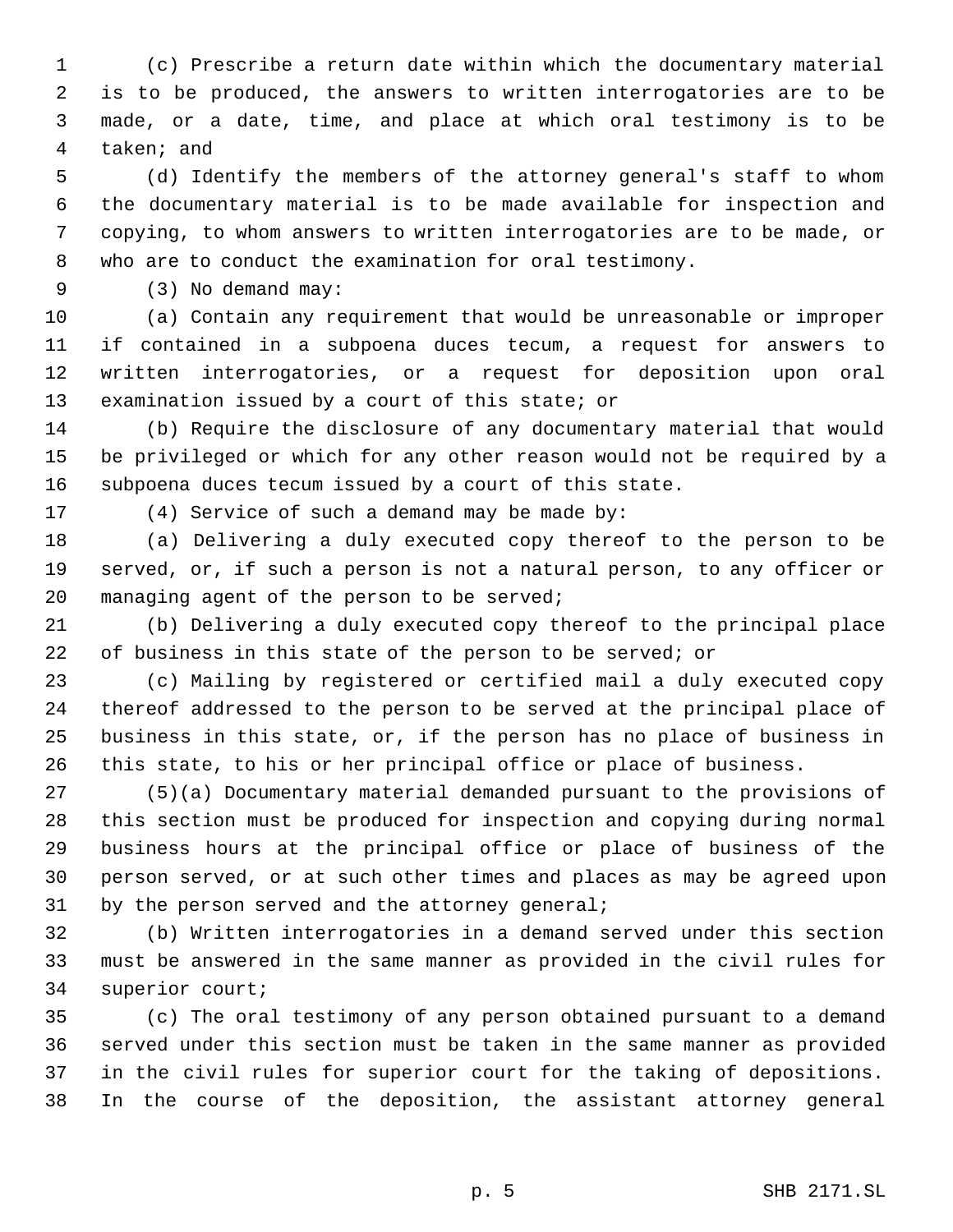conducting the examination may exclude from the place where the examination is held all persons other than the person being examined, the person's counsel, and the officer before whom the testimony is to be taken;

 (d) Any person compelled to appear pursuant to a demand for oral testimony under this section may be accompanied by counsel;

 (e) The oral testimony of any person obtained pursuant to a demand served under this section must be taken in the county within which the person resides, is found, or transacts business, or in another place as may be agreed upon between the person served and the attorney general.

 (6) If, after prior court approval, a civil investigative demand specifically prohibits disclosure of the existence or content of the demand, unless otherwise ordered by a superior court for good cause shown, it is a misdemeanor for any person if not a bank, trust company, mutual savings bank, credit union, or savings and loan association organized under the laws of the United States or of any one of the states to disclose to any other person the existence or content of the demand, except for disclosure to counsel for the recipient of the demand or unless otherwise required by law.

 (7) No documentary material, answers to written interrogatories, or transcripts of oral testimony produced pursuant to a demand, or copies thereof, shall, unless otherwise ordered by a superior court for good cause shown, be produced for inspection or copying by, nor may the contents thereof be disclosed to, other than an authorized employee of the attorney general, without the consent of the person who produced the material, answered written interrogatories, or gave oral testimony, except as otherwise provided in this section: PROVIDED, That:

 (a) Under the reasonable terms and conditions as the attorney general prescribes, the copies of the documentary material, answers to written interrogatories, or transcripts of oral testimony must be available for inspection and copying by the person who produced the material, answered written interrogatories, or gave oral testimony, or any duly authorized representative of such a person;

 (b) The attorney general or any assistant attorney general may use the copies of documentary material, answers to written interrogatories, or transcripts of oral testimony as he or she determines necessary in the enforcement of this chapter, including presentation before any court: PROVIDED, That any material, answers to written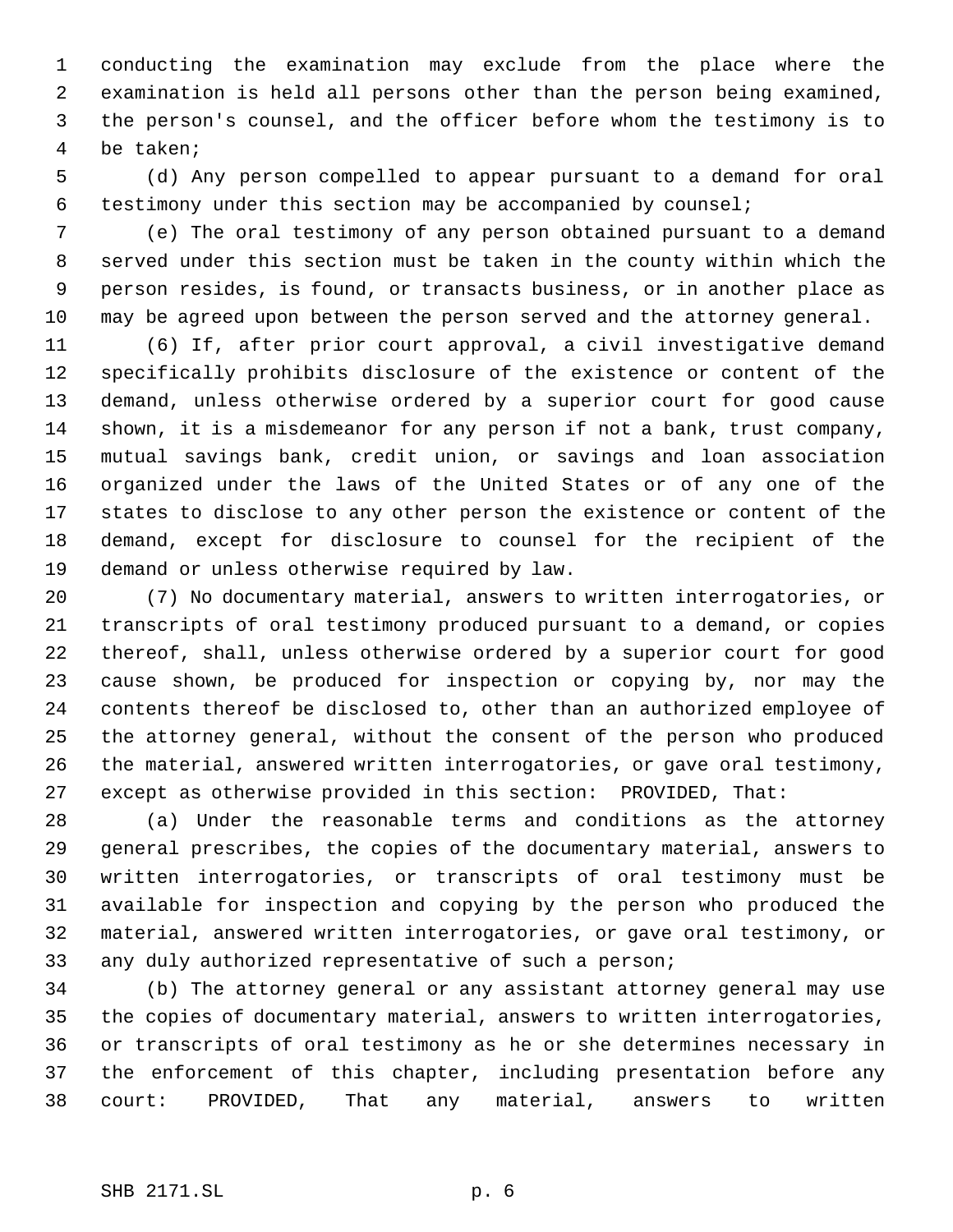interrogatories, or transcripts of oral testimony that contain trade secrets may not be presented except with the approval of the court in which action is pending after adequate notice to the person furnishing the material, answers to written interrogatories, or oral testimony.

 (8) At any time before the return date specified in the demand, or within twenty days after the demand has been served, whichever period is shorter, a petition to extend the return date for, or to modify or set aside a demand issued pursuant to subsection (1) of this section, stating good cause, may be filed in the superior court for Thurston county, or in another county where the parties reside. A petition, by the person on whom the demand is served, stating good cause, to require the attorney general or any person to perform any duty imposed by the provisions of this section, and all other petitions in connection with a demand, may be filed in the superior court for Thurston county, or in the county where the parties reside. The court has jurisdiction to impose such sanctions as are provided for in the civil rules for superior court with respect to discovery motions.

 (9) Whenever any person fails to comply with any civil investigative demand for documentary material, answers to written interrogatories, or oral testimony duly served upon him or her under this section, or whenever satisfactory copying or reproduction of any such material cannot be done and the person refuses to surrender the material, the attorney general may file, in the trial court of general jurisdiction of the county in which the person resides, is found, or transacts business, and serve upon the person a petition for an order of the court for the enforcement of this section, except that if the person transacts business in more than one county the petition must be filed in the county in which the person maintains his or her principal place of business, or in another county as may be agreed upon by the parties to the petition. Whenever any petition is filed in the trial court of general jurisdiction of any county under this section, the court has jurisdiction to hear and determine the matter so presented and to enter such an order or orders as may be required to carry into effect the provisions of this section, and may impose such sanctions as are provided for in the civil rules for superior court with respect to discovery motions.